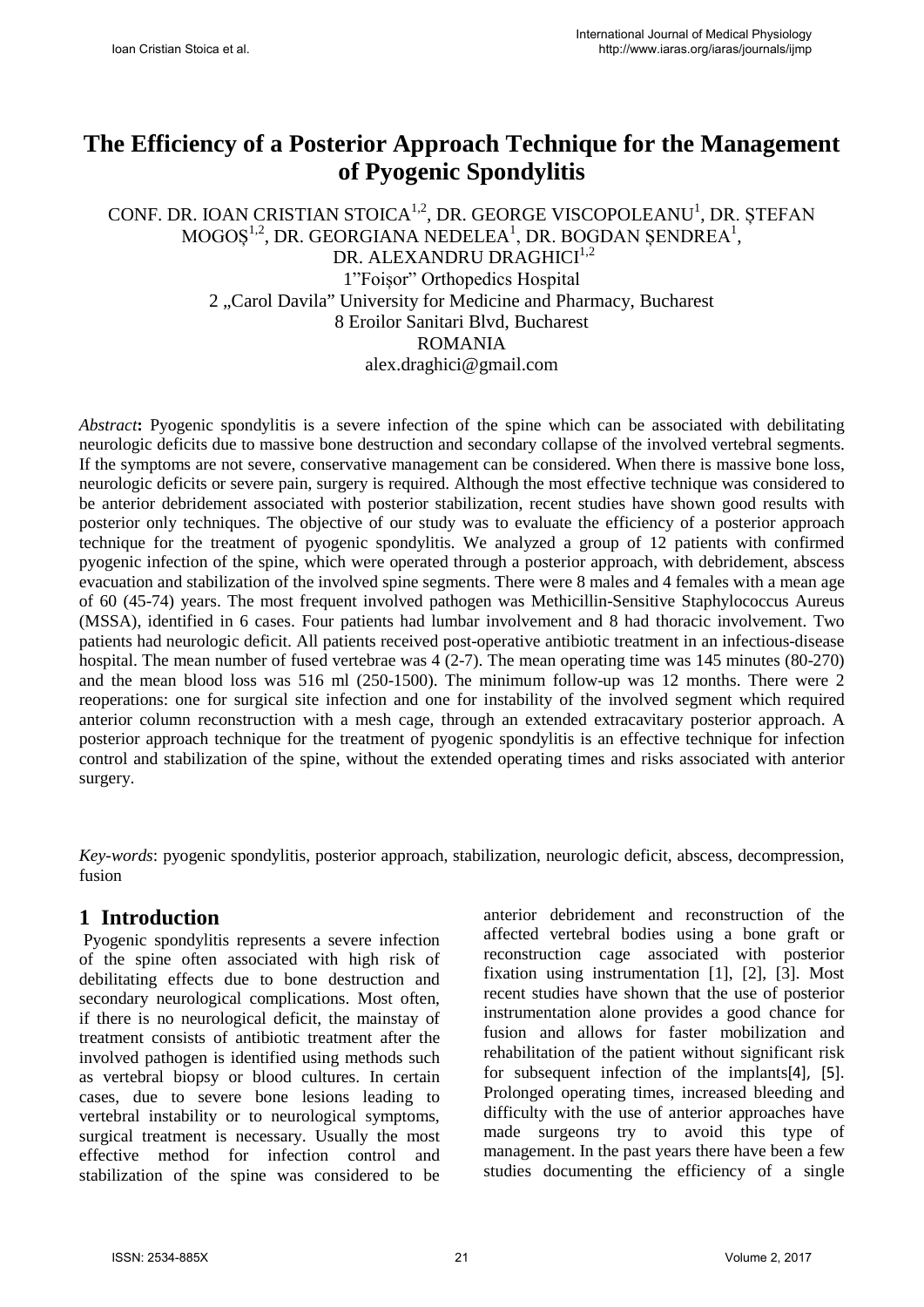posterior approach for management of spine infections[4], [5], [6], [7], [8]. The results were promising, with high rates of infection eradication and bony fusion. This paper presents the outcome of 12 patients diagnosed with pyogenic spondylitis treated with a posterior approach technique and instrumented fusion.

# **2 Materials and methods**

We included in our study all patients with pyogenic spondylitis operated in Foișor Orthopaedic Hospital between 01.01.2011 and 31.12.2015. There were 12 patients, 8 males and 4 females with a mean age of 60 years (45-74). The diagnosis was confirmed by clinical evaluation, imaging techniques (CT, MRI, X-rays) and identification of the pathogen by vertebral biopsy prior to surgery, intraoperative cultures, or positive blood cultures. All patients had elevated inflammatory markers (C-reactive protein, ESR and fibrinogen) while only 6 had elevated white blood cell count.

Patients either didn't receive antibiotic treatment before surgery or they had, but it was not effective. Our indications for surgical treatment through a posterior approach were poor general condition (1 patient), minor bone destruction (2 patients), multiple level involvement (1 patient), severe pain secondary to spine instability (6 patients) and presence of neurological deficit (2 patients).

Six patients had lumbar spine infection and 8 had thoracic involvement. One patient had multiple levels affected by infection. Two patients had a confirmed associated infectious process (septic arthritis and urinary tract infection) and five had significant associated comorbidities: 3 had type 2 diabetes, 1 had chronic kidney failure, 1 had Hodgkin's Disease. In the other 5 patients' history, we could not identify any significant predisposing condition (Table 1).

The causative pathogen was identified by blood cultures in 4 cases, by intraoperative cultures from epidural or disk abscesses in 6 cases and by preoperative biopsy in 2 cases. Methicillin-Sensitive Staphylococcus Aureus (MSSA) was identified in 6 cases, Methicillin-Resistant Staphylococcus Aureus (MRSA) was found in 1 case, Pseudomonas Aeruginosa in 2 cases, Salmonella in 1 case, Group B Streptococcus (Gr.B Strep) in 1 case and one patient had E. Coli associated with the presence of acid fast bacilli (Table 1).

Our surgical technique consisted of a posterior midline approach and fixation with pedicle screws and titanium rods only. Depending on the degree of bone destruction, the number of involved levels and the presence of instability, the mean number of fused vertebrae was 4 (2-7). Pedicle screws were also inserted in affected vertebrae where there was no major bone destruction in order to achieve better stability of the construct and to avoid unnecessary fusion. Decompression was performed in case of neurologic deficit or the presence of an epidural abscess. The intervertebral disk was approached in a transpedicular fashion, with evacuation of the abscess, debridement and gathering of tissue and fluid for microbiology and pathology analysis.

All patients followed the same rehabilitation protocol with early mobilization two days after surgery, without an orthosis or brace.

Patients were given post-operatively intravenous antibiotics according to pathogen susceptibility which were continued in an infectious disease treatment centre for up to 8 weeks until the inflammatory markers returned to normal values.

The duration of each surgery and the intraoperative blood loss were evaluated. We have used a modified Robinson's classification to grade pre-operative and post-operative pain [9], [10]. Pain was considered as mild if the patient didn't have any limitation of activities, moderate if patients occasionally used anti-inflammatory and pain relief drugs and had minimal limitation of activities and severe pain was considered if patients had severe activity limitation requiring frequent use of pain and anti-inflammatory medication. Frankel's grading was used to evaluate neurological status [11] (Table 1).

X-rays, MRI and CT-scans were analysed by the radiologist from our institution pre-operatively and post-operatively to assess the degree of bone and soft tissue involvement as well as the presence of bony fusion.

The statistical analysis was performed using Microsoft Excel and patient data was collected from hospital archives and the Romanian Arthroplasty Register.

# **3 Results**

The mean operating time in our group of patients was 145 minutes (80-270). The mean blood loss was 516 ml (300-1500). The mean follow-up was 26 months (12-48). Two patients presented preoperative neurologic deficit due to compression of the spinal cord by a large abscess. One patient had Frankel B paraplegia secondary to compression at T10-T11 level (Table 1). Immediately after surgery, the deficit did not improve significantly, but after intense neurologic rehabilitation the patient is able to walk with support. Another patient presented with Frankel D paraplegia with a compressive abscess at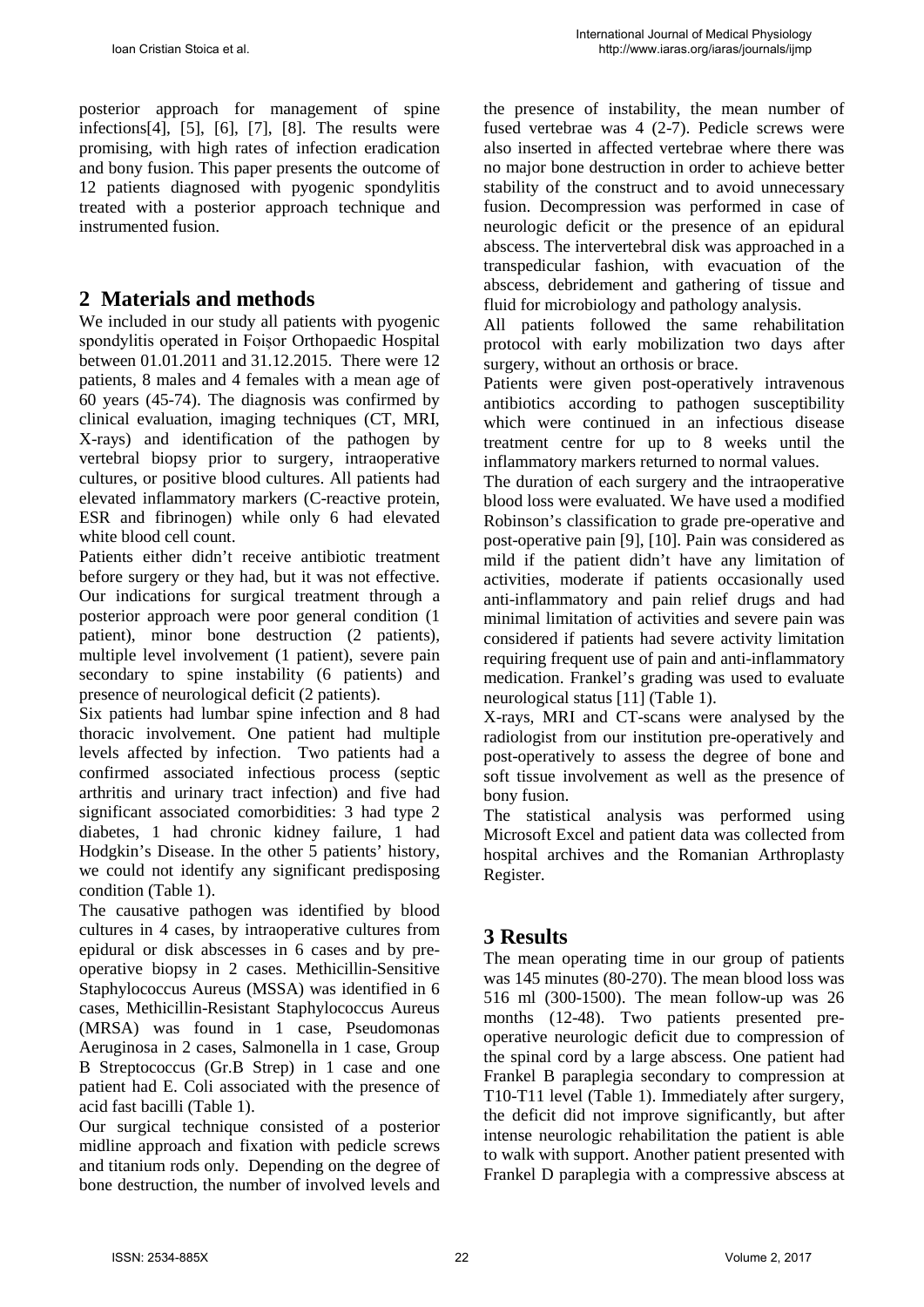L1-L2 level. Patient recovered full function after surgery with decompression of the area and evacuation of the abscess.

There were no significant intraoperative complications. However, two patients required a second intervention. One patient presented with deep surgical site infection which required an irrigation and debridement procedure. Another patient required a reconstruction procedure of the spine at the involved level because of instability causing severe pain at mobilization in post-operative period. A posterior extended extracavitary approach was carried out and the anterior column of the spine was reconstructed using a mesh cage. The patient had a favourable outcome without any neurologic deficit or need for subsequent surgery.

Post-operative pain levels were significantly reduced, with 7 patients being pain-free, 4 patients having mild pain and 1 patient accusing moderate pain, which could be explained by the underlying severe degenerative disc disease.

The mean duration of antibiotic treatment was 6.7 weeks (6-8). All patients returned to normal WBC and inflammatory marker values at the end of the medical treatment.

Rigid bony fusion was achieved for all patients at 6.3 months (5-8) with the exception of one who only had partial union. We consider that the reason for the partial union was the presence of significant bone destruction associated with important patient comorbidities (uncontrolled type 2 diabetes and extended atherosclerotic disease).

# **4 Discussion**

Spinal infections comprise between 2% and 7% of all musculoskeletal infections [12] with up to 4% mortality [12] and usually accompanied by a challenging diagnostic and treatment course.

In pyogenic spondylitis culture positive rates for tissue or blood vary from 30% to 70% and up to a third of suspected patients may present culturenegative pyogenic spondylitis [18] therefore it is more often than expected that the diagnosis must rely on other items such as past history of epidural procedures, fever, pain in the vertebral area, neurological signs or symptoms in the vertebrae or extremities [18], progressive kyphosis or spinal instability often with progressive respiratory insufficiency[4], coupled with extraspinal concomitant infection [19], elevated white blood cell count, Erythrocyte sedimentation rate and Creactive protein level. CT scanning, MRI are also of use both in diagnosis and surgical planning as are plain or digital X-Rays if disease progression has had time to develop [5].

The surgical treatment may be provided using one of many techniques such as radical anterior debridement with vertebral column reconstruction, anterior debridement only or with adjunct instrumentation and bone grafting, combined anteroposterior debridement and fixation or posterior instrumentation coupled with transpedicular or transforaminal debridement and bone grafting [5]. However, patient status may not permit anterior surgery because of medical comorbidities, difficulty in using the anterior approach or multilevel involvement [5].

Posterior only approaches have only recently gotten into the spotlight regarding the management of spondylitis or spondylodiscitis (whether tuberculous or pyogenic in respect to the origin of the infective organism). Posterior instrumentation alone omits anterior debridement and needs to be combined with effective antibiotic therapy thus it should be mandatory to identify the microorganism in question [5]. It's indication wanes in the presence of large anterior column destruction (more than two vertebrae), as this compromises overall spinal stability, in which case, a combined anteriorposterior technique for stabilization and subsequent fusion may be more appropriate.

Most surgeons use an anterior approach for debridement, evacuation, decompression and vertebral body reconstruction. There are several disadvantages of this technique that should be taken into account: longer bracing period, longer bed-rest after surgery, potential vertebral column collapse, impaired respiratory function during a thoracotomy, potential vascular complications during anterior lumbar surgery [14], [15], [16].

Several advantages of the posterior approach comprise maintenance of spinal stability and kyphotic angle during healing, promot earlier mobilization while also permitting to some amount transforaminal abscess drainage and debridement through the decompressive laminectomy performed [16], [17].

Although there are authors that cite antibiotic regimens of more than 5 months [19], infection control is achieved at around 8.2 weeks [5] while inflammatory markers usually return within normal values around 3 months after surgery [19].

All patients included in this paper have been mobilized without bracing. Although postoperative bracing is advocated [4], [5], [19], [20] and continued for weeks [20] or even months [4], [19], this approach may be linked to tradition rather than scientific proof.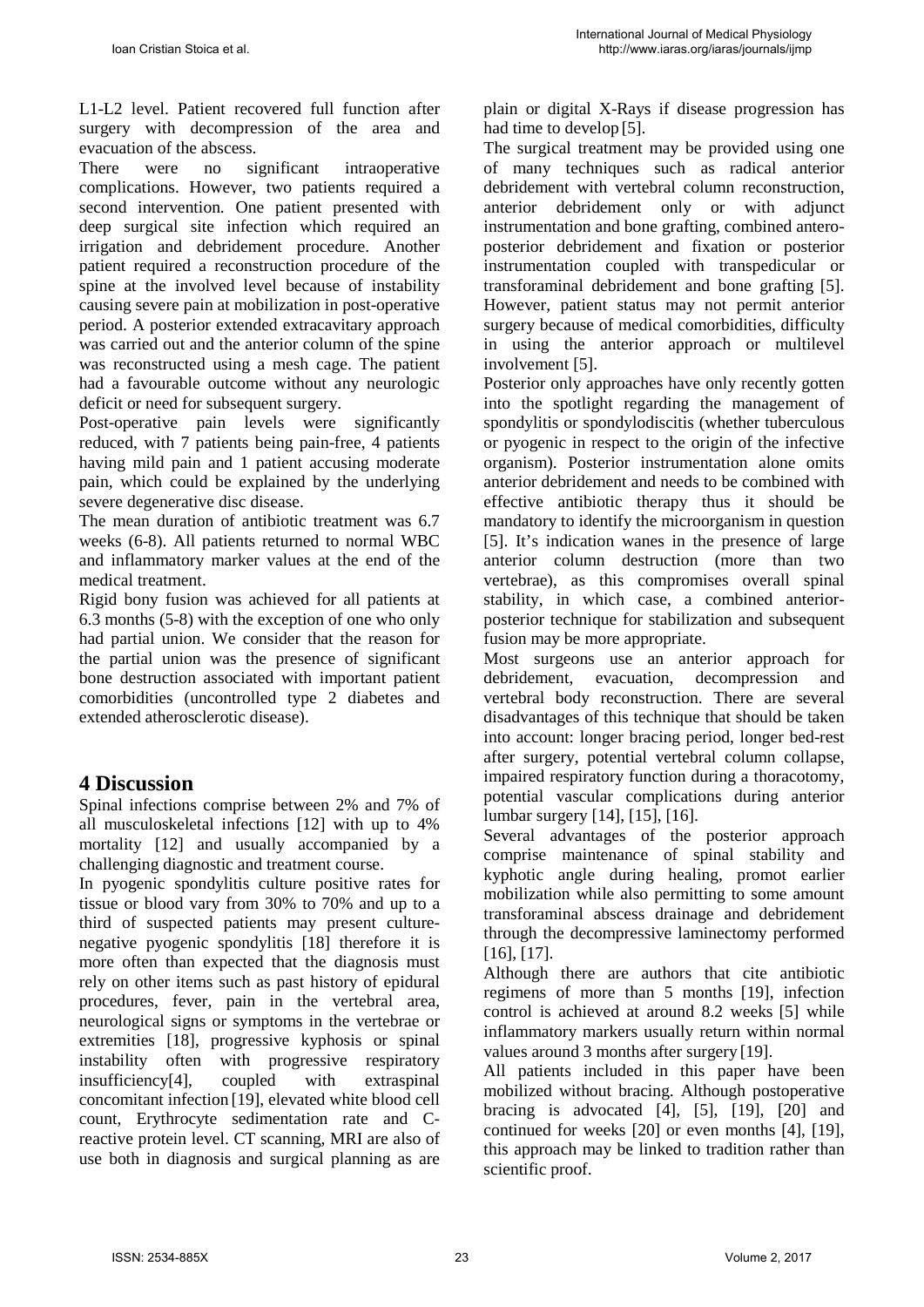The mean improvement of the Frankel score and the mean blood-loss and operative time were consistent with other declared values within the literature [5]. [20].

For providing infection control, spinal stability and neurological decompression, posterior segmental instrumentation seems to be safe and effective as shown by the low complication rate and the positive trend of clinical, radiological and blood work values.

### **5 Conclusion**

A posterior approach technique with debridement of the disk space, evacuation of the abscess and stabilization with transpedicular screws and rods is an effective and safe procedure for the management of pyogenic spondylitis. Operating times are reduced and the risks associated with anterior approaches are avoided. It is important that the involved pathogen is identified and antibiotic therapy continued for a minimum of 6 weeks, as this type of technique does not allow an extensive debridement to be carried out. In case of massive bone destruction involving the anterior column, reconstruction may be necessary and this can be achieved through an extended extracavitary posterior approach. However, it is clear that this technique may not be suited for all cases and a double approach (anterior and posterior) should be considered in case of massive bone loss and large abscesses, where extensive debridement with reconstruction is necessary.

|  | Table 1 - Patients' clinical and surgical data |  |  |
|--|------------------------------------------------|--|--|
|  |                                                |  |  |

| Case           | Gen<br>der  | Age  | Pathogen               | Comorbidity                                    | <b>Affected level</b>            | Frankel | <b>Fused</b><br>levels | Op time<br>(mins) | <b>Blood</b><br>$loss$ (ml) |
|----------------|-------------|------|------------------------|------------------------------------------------|----------------------------------|---------|------------------------|-------------------|-----------------------------|
|                | M           | 60   | $E_{\text{coli}} + BK$ | Type 2 Diabetes                                | $L3-L4$                          | E       | 2                      | 170               | 300                         |
| $\overline{2}$ | $\mathbf F$ | 66   | <b>MRSA</b>            | arthritis.<br>Septic<br><b>Type 2 Diabetes</b> | T11-T12                          | E       | 5                      | 120               | 500                         |
| 3              | M           | 45   | <b>MSSA</b>            | N/A                                            | $T9-T10$                         | E       | 3                      | 120               | 500                         |
| 4              | M           | 64   | Gr.B Strep             | Type 2 Diabetes                                | $L1-L2$                          | D       | 3                      | 120               | 500                         |
| 5              | M           | 62   | <b>MSSA</b>            | N/A                                            | T <sub>10</sub> -T <sub>11</sub> | B       | 7                      | 270               | 750                         |
| 6              | $\mathbf F$ | 65   | Pseudomonas            | N/A                                            | $T9-T10$                         | E       | 2                      | 100               | 300                         |
| 7              | M           | 46   | <b>MSSA</b>            | N/A                                            | $T11-T12$                        | E       | 4                      | 80                | 300                         |
| 8              | M           | 53   | Pseudomonas            | <b>Hodgkin Disease</b>                         | $L5-S1$                          | E       | 2                      | 180               | 400                         |
| 9              | M           | 66   | Salmonella             | Renal failure                                  | $T12-L1$                         | E       | 5                      | 160               | 500                         |
| 10             | F           | 74   | <b>MSSA</b>            | N/A                                            | T5-T6                            | E       | 4                      | 100               | 250                         |
| 11             | F           | 63   | <b>MSSA</b>            | <b>UTI</b>                                     | L1-L2, L4-L5-S1                  | E       | 7                      | 180               | 1500                        |
| 12             | M           | 64   | <b>MSSA</b>            | N/A                                            | $T11-T12$                        | E       | 4                      | 140               | 400                         |
| <b>Mean</b>    |             | 60.6 |                        |                                                |                                  |         | 4                      | 145               | 516.6                       |

### **6 Example cases**



Fig  $1$ A Fig  $1$ B Fig  $1$ C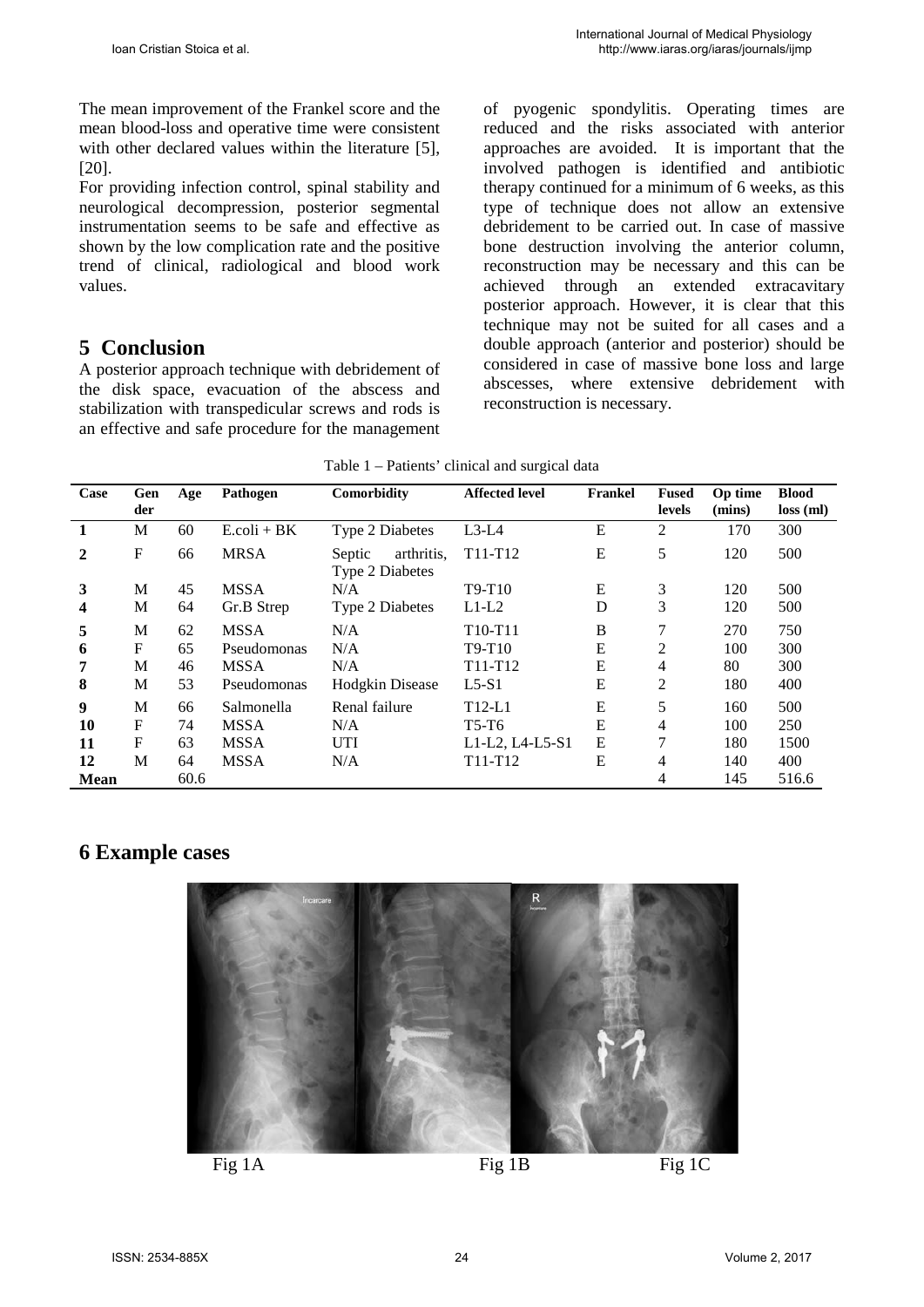Case 8: 53 year old male with L5-S1 Pseudomonas Aeruginosa infection. Fig 1A pre-op x-ray; Fig 1B and 1C post-op Xrays with complete fusion at affected level



Fig. 2A Fig. 2B Fig. 2C Case 9: 66 year old male with T12-L1 Salmonella infection. Fig 1A pre-op MRI showing disc abscess, Fig 2B and 2C post-op x-rays with partial fusion at affected level



Case 5: 62 year old male with MSSA infection. Fig. 3A pre-op x-ray showing important bone destruction at T10-T11 level, Fig 3B and 3C post-op x-rays with multilevel fixation and anterior reconstruction using mesh cage

#### *References:*

- [1] Masuda T, Miyamoto K, Hosoe H, et al. Surgical treatment with spinal instrumentation for pyogenic spondylodiscitis due to methicillinresistant Staphylococcusaureus (MRSA): a report of five cases. *Arch Orthop Trauma Surg* 2006;126:339–345.
- [2] Krödel A, Krüger A, Lohscheidt K, Pfahler M, Refior HJ. Anterior debridement,fusion, and extrafocal stabilization in the treatment of osteomyelitis of the spine. *JSpinal Disord*  1999;12:17–26.
- [3] Fukuta S, Miyamoto K, Masuda T, et al. Twostage (posterior and anterior) surgical treatment

using posterior spinal instrumentation for pyogenic and tuberculotic spondylitis. *Spine (Phila Pa 1976)* 2003;28:E302–E308.

- [4] S-T. Wang, H-L. Ma, C-P. Lin, P-H. Chou, C-L. Liu, W-K. Yu, M-C. Chang Anterior debridement may not be necessary in the treatment of tuberculous spondylitis of the thoracic and lumbar spine in adults *Bone Joint J*2016;98-B:834–9.
- [5] K. Fushimi, K. Miyamoto, S. Fukuta, H. Hosoe, T. Masuda, K. Shimizu The surgical treatment of pyogenic spondylitis using posterior instrumentation without anterior debridement *J Bone Joint Surg Br* 2012;94-B:821–4.